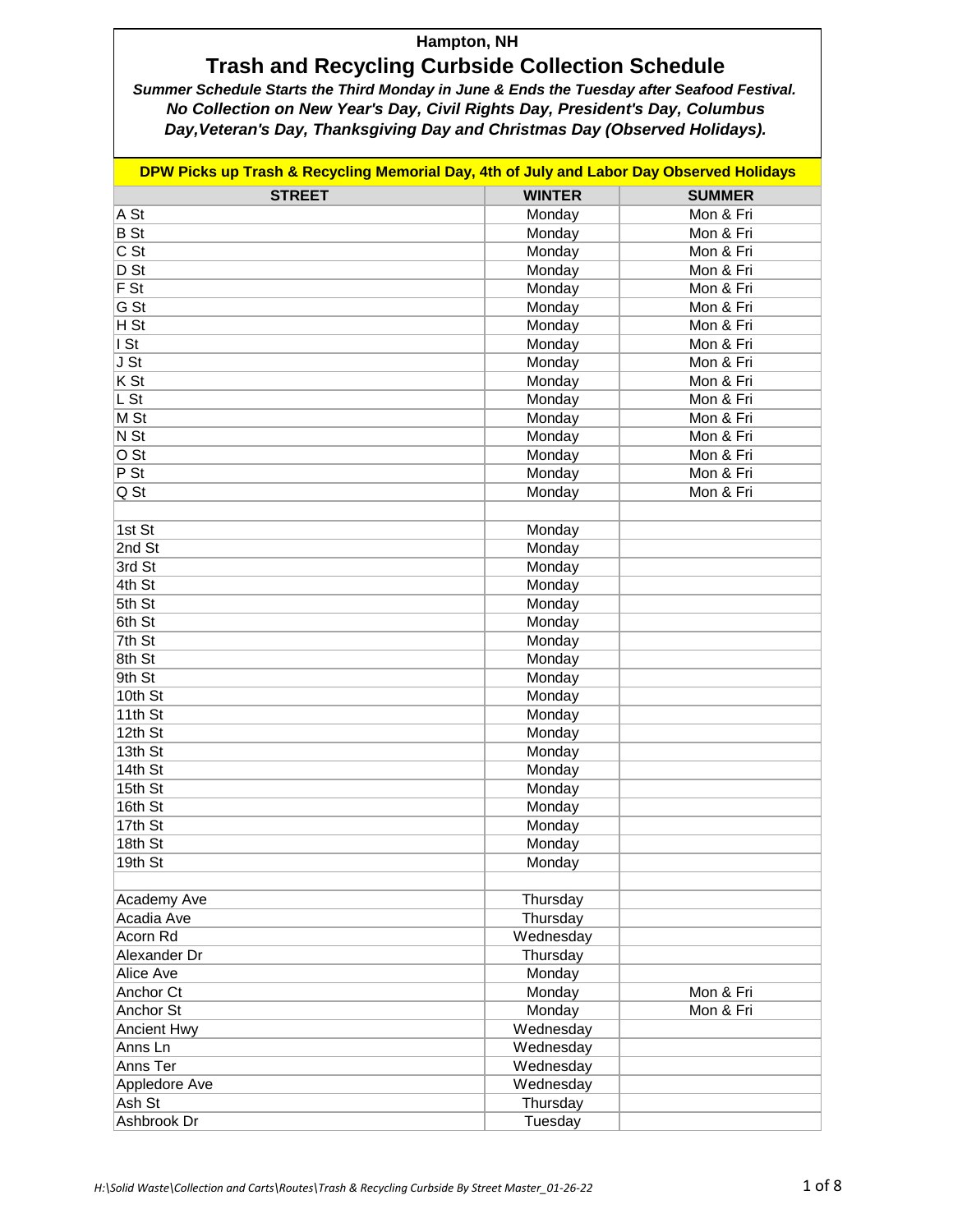# **Trash and Recycling Curbside Collection Schedule**

| DPW Picks up Trash & Recycling Memorial Day, 4th of July and Labor Day Observed Holidays |               |               |  |
|------------------------------------------------------------------------------------------|---------------|---------------|--|
| <b>STREET</b>                                                                            | <b>WINTER</b> | <b>SUMMER</b> |  |
| Ashworth Ave                                                                             | Monday        | Mon & Fri     |  |
| <b>Atlantic Ave</b>                                                                      | Monday        | Mon & Fri     |  |
| Auburn Ave                                                                               | Monday        | Mon & Fri     |  |
| Auburn Ave Ext.                                                                          | Monday        | Mon & Fri     |  |
|                                                                                          |               |               |  |
| <b>Bailey Ave</b>                                                                        | Monday        | Mon & Fri     |  |
| <b>Ballard St</b>                                                                        | Monday        |               |  |
| <b>Barbour Rd</b>                                                                        | Wednesday     |               |  |
| Baron Rd                                                                                 | Tuesday       |               |  |
| Bashby Rd                                                                                | Tuesday       |               |  |
| <b>Battcock Ave</b>                                                                      | Monday        | Mon & Fri     |  |
| Bayberry Ln                                                                              | Wednesday     |               |  |
| Beach Plum Way                                                                           | Wednesday     |               |  |
| <b>Bear Path</b>                                                                         | Wednesday     |               |  |
| Beatrice Ln                                                                              | Wednesday     |               |  |
| <b>Belmont Cir</b>                                                                       | Tuesday       |               |  |
| <b>Biery St</b>                                                                          | Wednesday     |               |  |
| <b>Birch Rd</b>                                                                          | Thursday      |               |  |
| <b>Bittersweet Ln</b>                                                                    | Monday        | Mon & Fri     |  |
| <b>Blake Ln</b>                                                                          | Wednesday     |               |  |
| Boars Head Ave - pick up at end of street                                                | Monday        |               |  |
| Boars Head Ter - pick up at end of street                                                | Monday        |               |  |
| <b>Bonair Ave</b>                                                                        | Thursday      |               |  |
| <b>Boston Ave</b>                                                                        | Monday        | Mon & Fri     |  |
| Bourn Ave                                                                                | Tuesday       |               |  |
| <b>Bradford Ave</b>                                                                      | Monday        | Mon & Fri     |  |
| <b>Bradstreet Rd</b>                                                                     | Thursday      |               |  |
| Bragg Ave                                                                                | Monday        | Mon & Fri     |  |
| <b>Briar Rd</b>                                                                          | Wednesday     |               |  |
| <b>Bride Hill Dr</b>                                                                     | Tuesday       |               |  |
| Brooke's Ln                                                                              | Tuesday       |               |  |
| <b>Brown Ave</b>                                                                         | Monday        | Mon & Fri     |  |
| <b>Bruce St</b>                                                                          | Monday        |               |  |
| <b>Burgundy Dr</b>                                                                       | Tuesday       |               |  |
| <b>Butternut Holw</b>                                                                    | Monday        |               |  |
|                                                                                          |               |               |  |
| Campbell Dr                                                                              | Tuesday       |               |  |
| Campton St                                                                               | Monday        |               |  |
| Carlson Rd                                                                               | Thursday      |               |  |
| Carolan Ave                                                                              | Tuesday       |               |  |
| Cassie Ln                                                                                | Tuesday       |               |  |
| Cedarview Ln                                                                             | Tuesday       |               |  |
| <b>Charles St</b>                                                                        | Monday        |               |  |
| Chase St                                                                                 | Monday        | Mon & Fri     |  |
| Church St                                                                                | Monday        | Mon & Fri     |  |
| <b>Cliff Ave</b>                                                                         | Monday        |               |  |
| Coffin Dr                                                                                | Tuesday       |               |  |
| Cogger St                                                                                | Wednesday     |               |  |
| Colby St                                                                                 | Thursday      |               |  |
| Cole St                                                                                  | Monday        | Mon & Fri     |  |
|                                                                                          |               |               |  |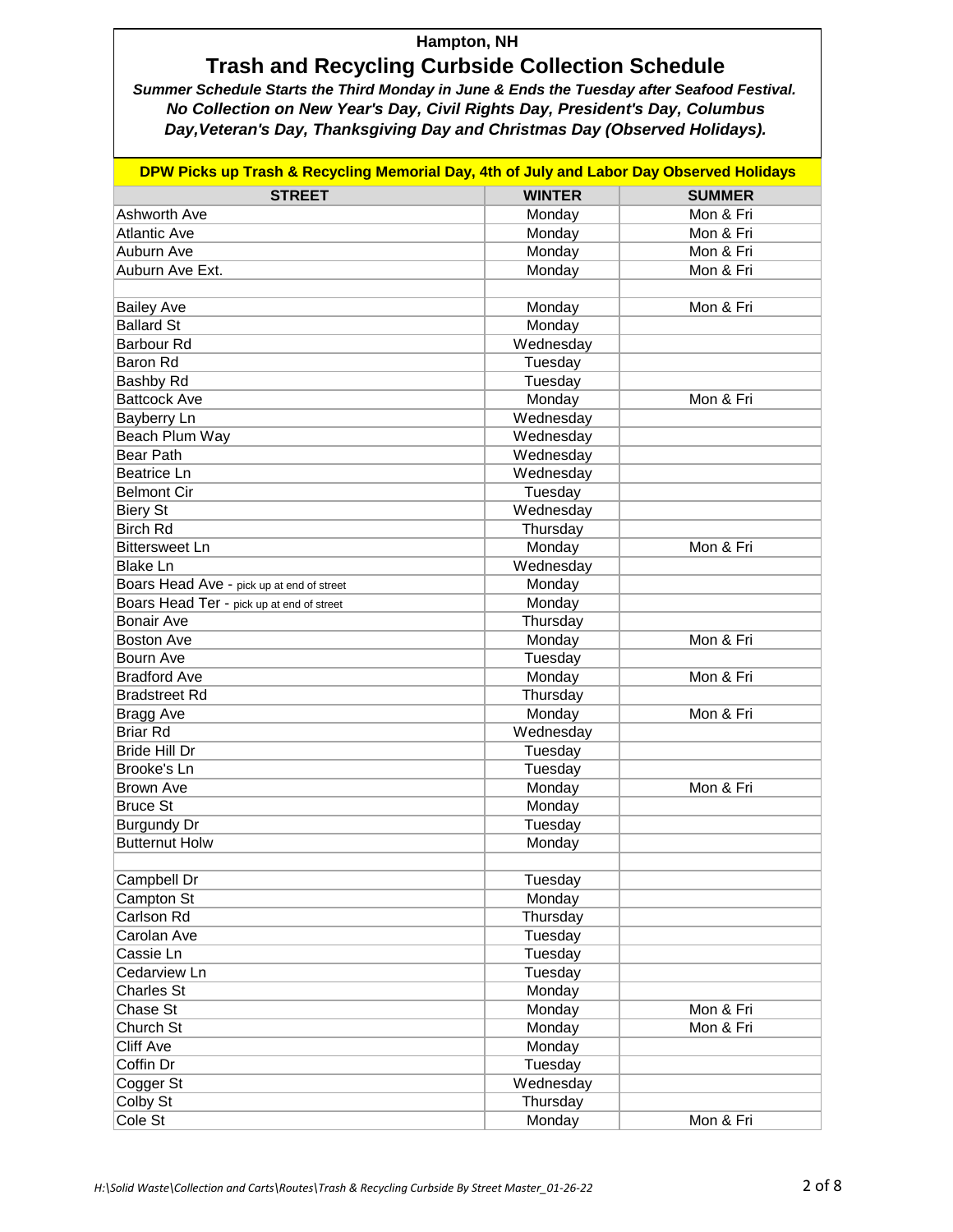# **Trash and Recycling Curbside Collection Schedule**

| DPW Picks up Trash & Recycling Memorial Day, 4th of July and Labor Day Observed Holidays |               |               |  |
|------------------------------------------------------------------------------------------|---------------|---------------|--|
| <b>STREET</b>                                                                            | <b>WINTER</b> | <b>SUMMER</b> |  |
| <b>Colonial Cir</b>                                                                      | Tuesday       |               |  |
| <b>Concord Ave</b>                                                                       | Monday        | Mon & Fri     |  |
| Cora Ave                                                                                 | Monday        |               |  |
| Cranberry Ln                                                                             | Wednesday     |               |  |
| Crest St                                                                                 | Thursday      |               |  |
| <b>Curtis St</b>                                                                         | Wednesday     |               |  |
| Cusack Rd                                                                                | Wednesday     |               |  |
| Cuss <sub>Ln</sub>                                                                       | Thursday      |               |  |
| <b>Cutler St</b>                                                                         | Monday        | Mon & Fri     |  |
|                                                                                          |               |               |  |
| Dacotah St                                                                               | Wednesday     |               |  |
| Dalton Ln                                                                                | Wednesday     |               |  |
| Dearborn Ave                                                                             | Wednesday     |               |  |
| Depot Sq                                                                                 | Tuesday       |               |  |
| Diane Ln                                                                                 | Monday        | Mon & Fri     |  |
| Donna's Ln                                                                               | Tuesday       |               |  |
| Dover Ave                                                                                | Monday        | Mon & Fri     |  |
| Dow Ave                                                                                  | Monday        | Mon & Fri     |  |
| Downer Dr                                                                                | Wednesday     |               |  |
| Drakeside Rd                                                                             | Tuesday       |               |  |
| Driftwood Rd                                                                             | Tuesday       |               |  |
| Dumas Ave                                                                                | Monday        |               |  |
| Dupuis Cir                                                                               | Tuesday       |               |  |
| Dustin Ave                                                                               | Monday        | Mon & Fri     |  |
|                                                                                          |               |               |  |
| Eastmor Ln                                                                               | Thursday      |               |  |
| Edgewood Dr                                                                              | Thursday      |               |  |
| Eisenhower St                                                                            | Monday        |               |  |
| Elaine St                                                                                | Thursday      |               |  |
| <b>Elkins St</b>                                                                         | Monday        | Mon & Fri     |  |
| <b>Elliot St</b>                                                                         | Thursday      |               |  |
| Elm Dr                                                                                   | Tuesday       |               |  |
| <b>Emerald Ave</b>                                                                       | Thursday      |               |  |
| Emery Ln                                                                                 | Wednesday     |               |  |
| <b>Epping Ave</b>                                                                        | Monday        | Mon & Fri     |  |
| Esker Rd                                                                                 | Thursday      |               |  |
| Estherbrook Way                                                                          | Wednesday     |               |  |
| Evergreen Rd                                                                             | Tuesday       |               |  |
| <b>Exeter Rd</b>                                                                         | Tuesday       |               |  |
|                                                                                          |               |               |  |
| Fairfield Dr                                                                             | Tuesday       |               |  |
| <b>Falcone Cir</b>                                                                       | Tuesday       |               |  |
| <b>Fellows Ave</b>                                                                       | Monday        | Mon & Fri     |  |
| Fielding Ln                                                                              | Thursday      |               |  |
| Fieldstone Cir                                                                           | Tuesday       |               |  |
| Fogg Ln                                                                                  | Thursday      |               |  |
| Forest Dr                                                                                | Tuesday       |               |  |
| Fox Rd                                                                                   | Wednesday     |               |  |
| <b>Francine St</b>                                                                       | Monday        |               |  |
| Francis St                                                                               | Monday        | Mon & Fri     |  |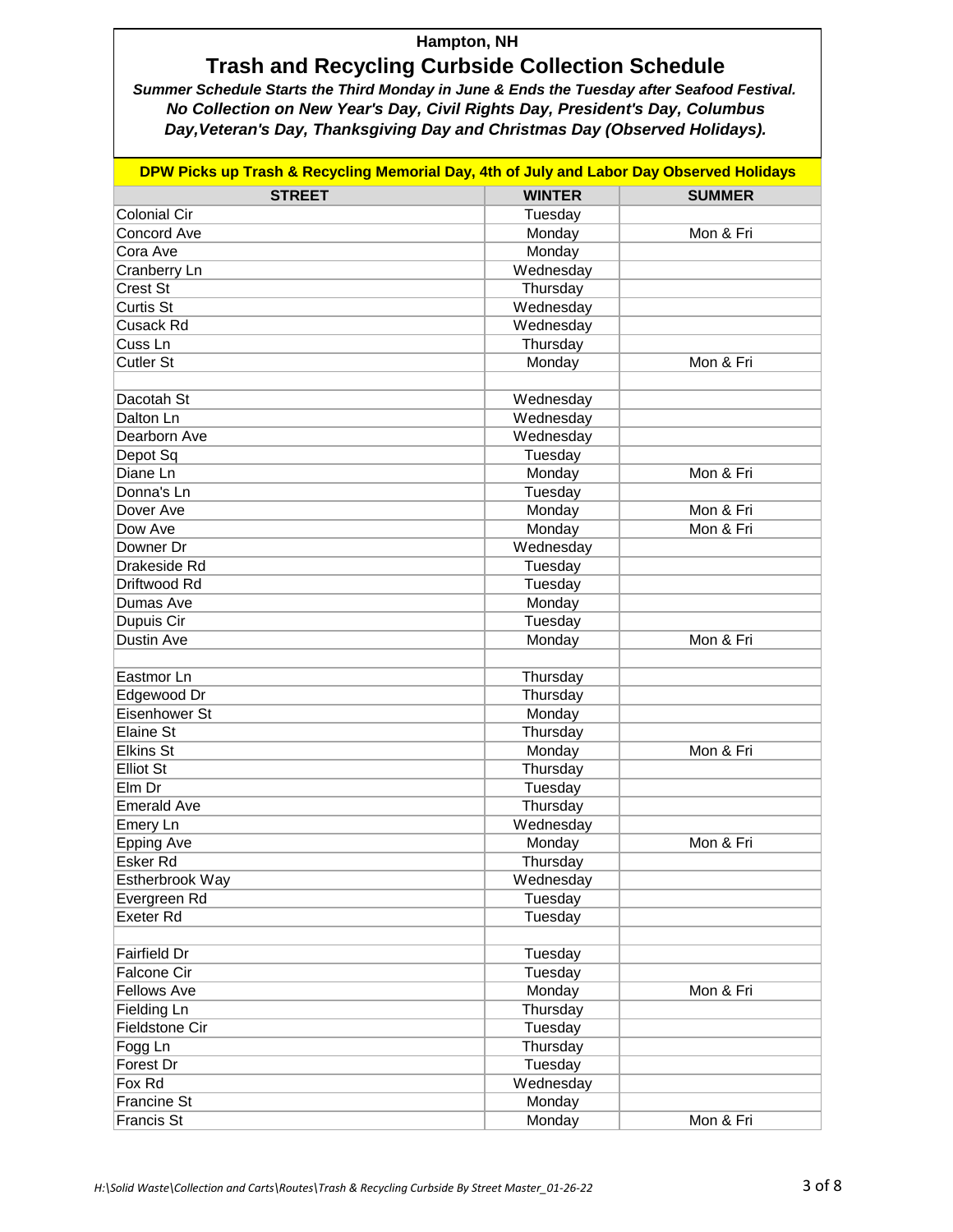# **Trash and Recycling Curbside Collection Schedule**

| DPW Picks up Trash & Recycling Memorial Day, 4th of July and Labor Day Observed Holidays |               |               |  |
|------------------------------------------------------------------------------------------|---------------|---------------|--|
| <b>STREET</b>                                                                            | <b>WINTER</b> | <b>SUMMER</b> |  |
| <b>Fuller Acres</b>                                                                      | Monday        | Mon & Fri     |  |
|                                                                                          |               |               |  |
| Gale Rd                                                                                  | Tuesday       |               |  |
| Garland St                                                                               | Monday        |               |  |
| Gentian Rd                                                                               | Monday        |               |  |
| George Ave                                                                               | Wednesday     |               |  |
| Gill St                                                                                  | Monday        |               |  |
| Glade Path                                                                               | Monday        |               |  |
| Glen Rd                                                                                  | Wednesday     |               |  |
| <b>Godfrey Ave</b>                                                                       | Tuesday       |               |  |
| Gookin Ct                                                                                | Monday        | Mon & Fri     |  |
| Gray Ave                                                                                 | Wednesday     |               |  |
| Great Boars Head - pick up at end of street                                              | Monday        |               |  |
| Great Gate Dr                                                                            | Wednesday     |               |  |
| Greene St                                                                                | Monday        |               |  |
| Gulserh Ave                                                                              | Thursday      |               |  |
|                                                                                          |               |               |  |
| Hackett Ln                                                                               | Wednesday     |               |  |
| Harbor Rd                                                                                | Monday        | Mon & Fri     |  |
| Harris Ave                                                                               | Monday        | Mon & Fri     |  |
| Haven Dr                                                                                 | Tuesday       |               |  |
| Haven Ln                                                                                 | Tuesday       |               |  |
| <b>Haverhill Ave</b>                                                                     | Monday        | Mon & Fri     |  |
| Hayden Cir                                                                               | Tuesday       |               |  |
| Heather Ln                                                                               | Tuesday       |               |  |
| Hedman Ave                                                                               | Thursday      |               |  |
| Hemlock St                                                                               | Thursday      |               |  |
| Heritage Dr                                                                              | Tuesday       |               |  |
| Hickory Ln                                                                               | Tuesday       |               |  |
| Higgins Ln                                                                               | Wednesday     |               |  |
| High St                                                                                  | Thursday      |               |  |
| <b>Highland Ave</b>                                                                      | Monday        | Mon & Fri     |  |
| Hilda Dr                                                                                 | Thursday      |               |  |
| <b>Hilliard Dr</b>                                                                       | Thursday      |               |  |
| Hobbs Rd                                                                                 | Wednesday     |               |  |
| Hobson Ave                                                                               | Monday        | Mon & Fri     |  |
| Holly Ln                                                                                 | Thursday      |               |  |
| Holman Ln                                                                                | Wednesday     |               |  |
| Homestead Cir                                                                            | Wednesday     |               |  |
| Huckleberry Ln                                                                           | Wednesday     |               |  |
| Hunter Dr                                                                                | Wednesday     |               |  |
| Huntington PI                                                                            | Tuesday       |               |  |
| Hurd Rd                                                                                  | Thursday      |               |  |
| <b>Hutchinson Dr</b>                                                                     | Thursday      |               |  |
|                                                                                          |               |               |  |
| Ina Ave                                                                                  | Monday        |               |  |
| Island Path (east of Battcock)                                                           | Monday        | Mon & Fri     |  |
| Island Path (west of Battcock)                                                           | Monday        |               |  |
|                                                                                          |               |               |  |
| James St                                                                                 | Wednesday     |               |  |
|                                                                                          |               |               |  |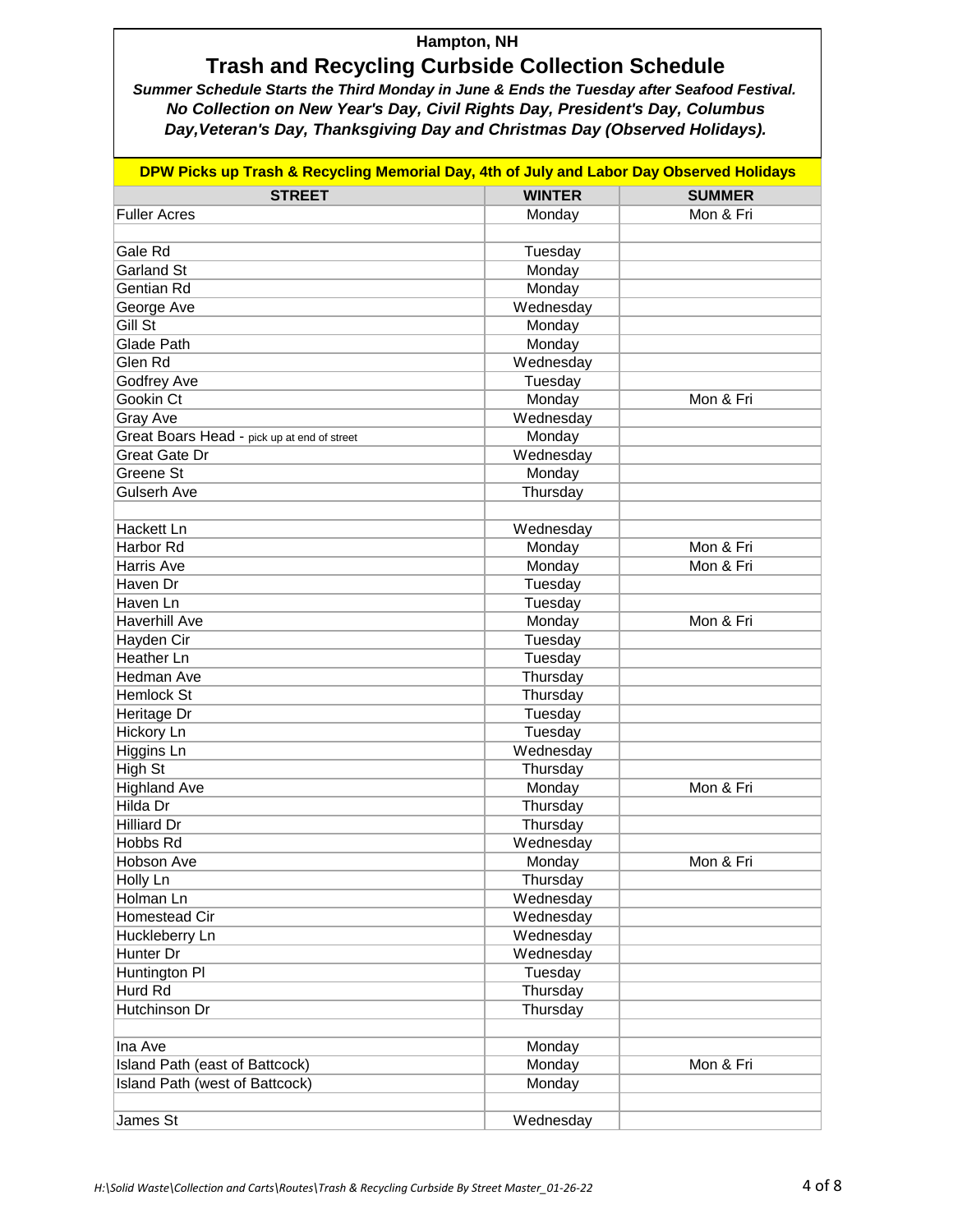# **Trash and Recycling Curbside Collection Schedule**

| DPW Picks up Trash & Recycling Memorial Day, 4th of July and Labor Day Observed Holidays |               |               |  |
|------------------------------------------------------------------------------------------|---------------|---------------|--|
| <b>STREET</b>                                                                            | <b>WINTER</b> | <b>SUMMER</b> |  |
| Jane Appleton Way                                                                        | Tuesday       |               |  |
| Janet Ln                                                                                 | Wednesday     |               |  |
| Janvrin Rd                                                                               | Thursday      |               |  |
| Jeffrey Dr                                                                               | Thursday      |               |  |
| Jenness Rd                                                                               | Thursday      |               |  |
| Jo Ann Ln                                                                                | Monday        | Mon & Fri     |  |
| John Stark Ln                                                                            | Tuesday       |               |  |
| Johnson Ave                                                                              | Monday        | Mon & Fri     |  |
| Jones Ave                                                                                | Monday        | Mon & Fri     |  |
| Josephine Dr                                                                             | Tuesday       |               |  |
| Juniper Ln                                                                               | Wednesday     |               |  |
|                                                                                          |               |               |  |
| Katie Ln                                                                                 | Wednesday     |               |  |
| Keefe Ave                                                                                | Monday        | Mon & Fri     |  |
| Keene Ln                                                                                 | Wednesday     |               |  |
| Kentville Ter                                                                            | Monday        | Mon & Fri     |  |
| Kershaw Ave                                                                              | Wednesday     |               |  |
| Kings Hwy                                                                                | Monday        |               |  |
|                                                                                          |               |               |  |
| Labrador Ln                                                                              | Tuesday       |               |  |
| Lafayette Rd                                                                             | Tuesday       |               |  |
| Lamprey Ter                                                                              | Thursday      |               |  |
| Lamson Ln                                                                                | Wednesday     |               |  |
| Lancaster St                                                                             | Wednesday     |               |  |
| Landing Rd                                                                               | Thursday      |               |  |
| Langdale Dr                                                                              | Tuesday       |               |  |
| Laurel Ln                                                                                | Thursday      |               |  |
| Laurence Ct                                                                              | Thursday      |               |  |
| Leary Ln                                                                                 | Thursday      |               |  |
| Leavitt Rd                                                                               | Thursday      |               |  |
| Linden Ln                                                                                | Wednesday     |               |  |
| <b>Litchfield Dr</b>                                                                     | Wednesday     |               |  |
| Little River Rd                                                                          | Wednesday     |               |  |
| Locke Rd                                                                                 | Thursday      |               |  |
| Longwood Dr                                                                              | Tuesday       |               |  |
| Lyons St                                                                                 | Monday        | Mon & Fri     |  |
|                                                                                          |               |               |  |
| Mace Rd                                                                                  | Wednesday     |               |  |
| Malek Cir                                                                                | Thursday      |               |  |
| Manchester St                                                                            | Monday        | Mon & Fri     |  |
| Maplewood Dr                                                                             | Tuesday       |               |  |
| Marston Way                                                                              | Thursday      |               |  |
| Mary Ave                                                                                 | Monday        |               |  |
| Mary Batchelder Rd                                                                       | Tuesday       |               |  |
| Mason St                                                                                 | Wednesday     |               |  |
| McKay Ave                                                                                | Monday        | Mon & Fri     |  |
| Meadow Pond Rd                                                                           | Monday        |               |  |
| Merrill Industrial Dr                                                                    | Tuesday       |               |  |
| Middle Rd                                                                                | Wednesday     |               |  |
| Milbern Ave                                                                              | Wednesday     |               |  |
|                                                                                          |               |               |  |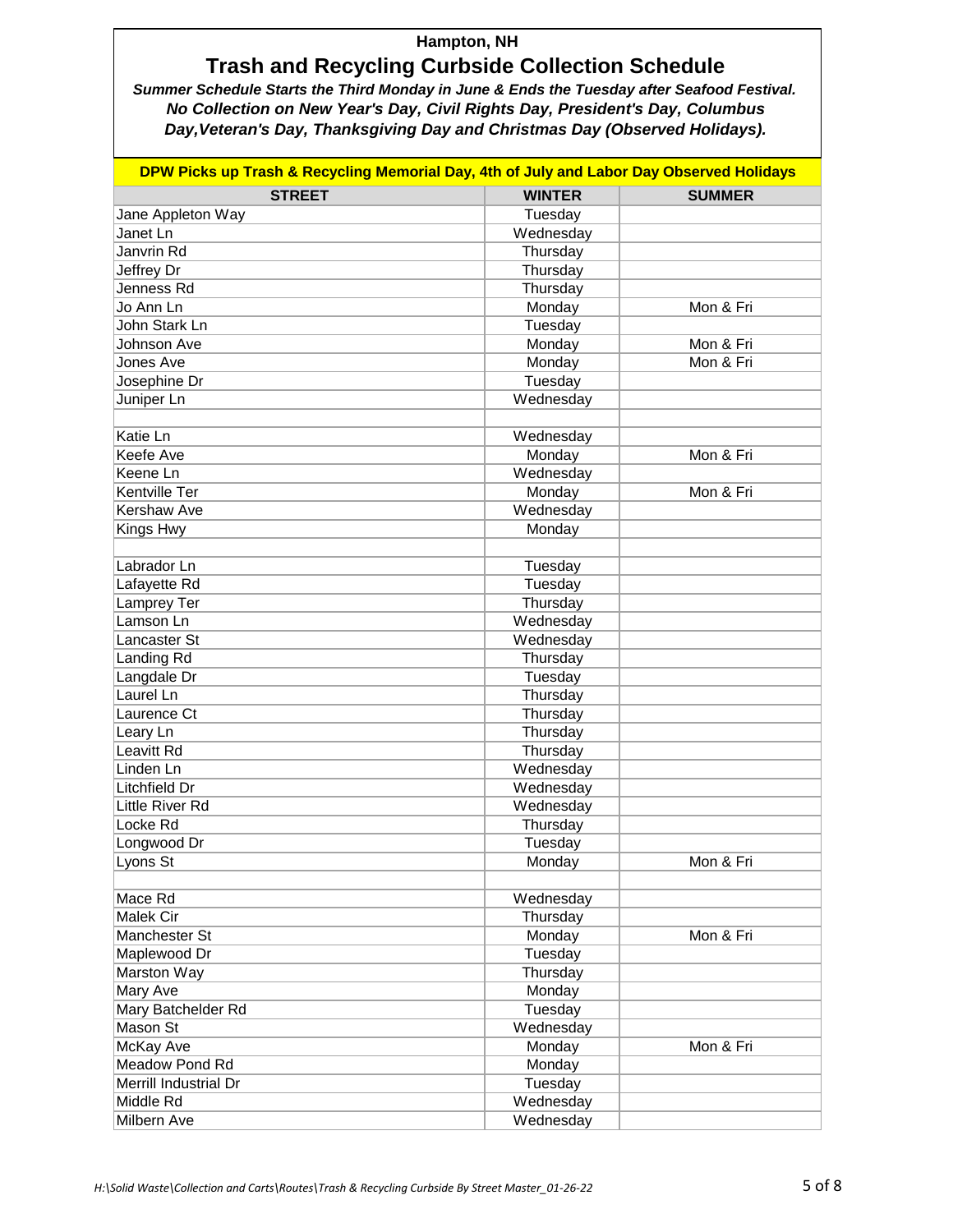# **Trash and Recycling Curbside Collection Schedule**

| DPW Picks up Trash & Recycling Memorial Day, 4th of July and Labor Day Observed Holidays |               |               |  |
|------------------------------------------------------------------------------------------|---------------|---------------|--|
| <b>STREET</b>                                                                            | <b>WINTER</b> | <b>SUMMER</b> |  |
| Mill Pond Ln                                                                             | Wednesday     |               |  |
| Mill Rd (north of High St)                                                               | Wednesday     |               |  |
| Mill Rd (south of High St)                                                               | Thursday      |               |  |
| Moccasin Ln                                                                              | Wednesday     |               |  |
| Mohawk St                                                                                | Wednesday     |               |  |
| Moore Ave                                                                                | Wednesday     |               |  |
| Mooring Dr                                                                               | Monday        | Mon & Fri     |  |
| Morningside Dr                                                                           | Thursday      |               |  |
| Morrill St                                                                               | Tuesday       |               |  |
| <b>Moulton Rd</b>                                                                        | Thursday      |               |  |
| Munsey Dr                                                                                | Wednesday     |               |  |
|                                                                                          |               |               |  |
| Nathaniel Ct                                                                             | Thursday      |               |  |
| Naves Rd                                                                                 | Wednesday     |               |  |
| Nersesian Way                                                                            | Wednesday     |               |  |
| Newman St                                                                                | Wednesday     |               |  |
| Noel St                                                                                  | Wednesday     |               |  |
| Nor'East Ln                                                                              | Wednesday     |               |  |
| North Shore Rd                                                                           | Wednesday     |               |  |
| Norton Rd                                                                                | Wednesday     |               |  |
| Nudd Ave                                                                                 | Monday        | Mon & Fri     |  |
|                                                                                          |               |               |  |
| Oak Rd                                                                                   | Thursday      |               |  |
| Oakdale Ave                                                                              | Tuesday       |               |  |
| Ocean Blvd (from High St to Ashworth Ave)                                                | Monday        |               |  |
| Ocean Blvd (north of High St)                                                            | Wednesday     |               |  |
| Ocean Blvd (south of Ashworth Ave)                                                       | Monday        | Mon & Fri     |  |
| Ocean Dr                                                                                 | Monday        |               |  |
| Old Stage Rd                                                                             | Tuesday       |               |  |
| Olde Rd                                                                                  | Tuesday       |               |  |
| Osborn Terr                                                                              | Monday        |               |  |
| Overlook St                                                                              | Thursday      |               |  |
|                                                                                          |               |               |  |
| Page Ln                                                                                  | Monday        | Mon & Fri     |  |
| Palmer St                                                                                | Wednesday     |               |  |
| Park Ave                                                                                 | Thursday      |               |  |
| Parr St                                                                                  | Wednesday     |               |  |
| Patricia St                                                                              | Monday        |               |  |
| Pawnees St                                                                               | Wednesday     |               |  |
| Pearl St                                                                                 | Monday        |               |  |
| Penniman Ln                                                                              | Thursday      |               |  |
| Perkins Ave                                                                              | Monday        | Mon & Fri     |  |
| Philbrook Ter                                                                            | Wednesday     |               |  |
| Pine Knoll Rd                                                                            | Tuesday       |               |  |
| Pine Rd                                                                                  | Thursday      |               |  |
| Playhouse Cir                                                                            | Thursday      |               |  |
| <b>Plymouth St</b>                                                                       | Monday        |               |  |
| Portsmouth Ave                                                                           | Monday        |               |  |
| Post Rd                                                                                  | Tuesday       |               |  |
| Prescott St                                                                              | Wednesday     |               |  |
|                                                                                          |               |               |  |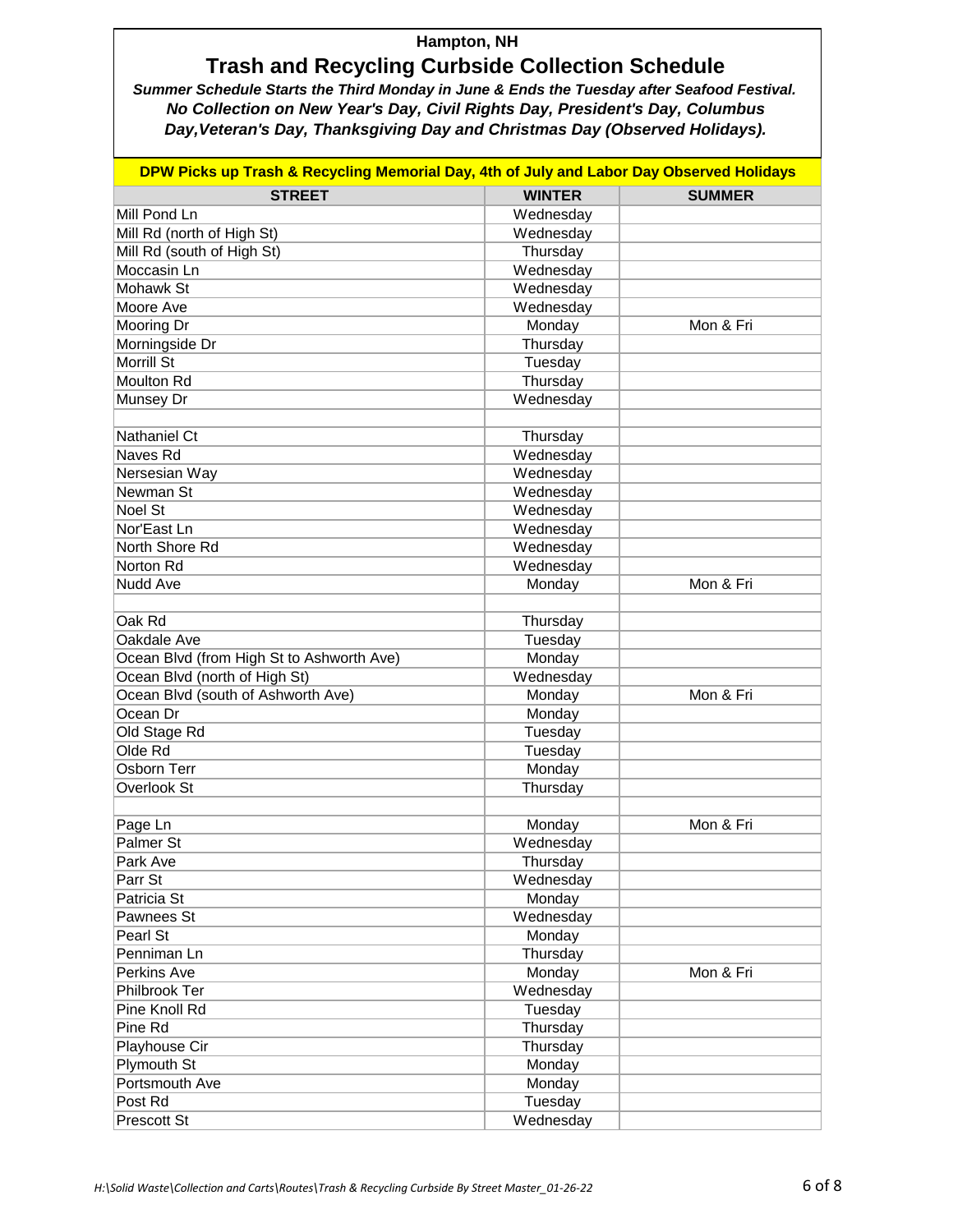# **Trash and Recycling Curbside Collection Schedule**

| DPW Picks up Trash & Recycling Memorial Day, 4th of July and Labor Day Observed Holidays |               |               |  |
|------------------------------------------------------------------------------------------|---------------|---------------|--|
| <b>STREET</b>                                                                            | <b>WINTER</b> | <b>SUMMER</b> |  |
| <b>Presidential Cir</b>                                                                  | Thursday      |               |  |
| Purington Ln                                                                             | Tuesday       |               |  |
|                                                                                          |               |               |  |
| Quinlan Ln                                                                               | Wednesday     |               |  |
|                                                                                          |               |               |  |
| Randall St                                                                               | Thursday      |               |  |
| Raymond Ln                                                                               | Wednesday     |               |  |
| Red Coat Ln                                                                              | Monday        |               |  |
| <b>Reddington Lndg</b>                                                                   | Wednesday     |               |  |
| Redman St                                                                                | Monday        |               |  |
| <b>Rice Ter</b>                                                                          | Wednesday     |               |  |
| <b>Richard St</b>                                                                        | Thursday      |               |  |
| <b>Ridgeview Ter</b>                                                                     | Wednesday     |               |  |
| <b>Rings Ter</b>                                                                         | Thursday      |               |  |
| <b>River Ave</b>                                                                         | Monday        | Mon & Fri     |  |
| <b>Riverview Ter</b>                                                                     | Monday        | Mon & Fri     |  |
| Roberts Dr                                                                               | Tuesday       |               |  |
| Robertson Dr                                                                             | Wednesday     |               |  |
| Robie St                                                                                 | Tuesday       |               |  |
| Robin Ln                                                                                 | Wednesday     |               |  |
| Rosa Rd                                                                                  | Tuesday       |               |  |
| Ross Ave                                                                                 | Monday        | Mon & Fri     |  |
| Ruth Ln                                                                                  | Tuesday       |               |  |
|                                                                                          |               |               |  |
| Sanborn Rd                                                                               | Thursday      |               |  |
| Sapphire Ave                                                                             | Thursday      |               |  |
| Scott Rd                                                                                 | Tuesday       |               |  |
| Seavey St                                                                                | Tuesday       |               |  |
| Seaview Ave                                                                              | Wednesday     |               |  |
| Shaw St                                                                                  | Wednesday     |               |  |
| Sherburne Dr                                                                             | Wednesday     |               |  |
| <b>Shirley Ter</b>                                                                       | Thursday      |               |  |
| Sicard St                                                                                | Wednesday     |               |  |
| Smith Ave                                                                                | Wednesday     |               |  |
| Smith Cir                                                                                | Wednesday     |               |  |
| Springhead Ln                                                                            | Thursday      |               |  |
| Spruce St                                                                                | Thursday      |               |  |
| St Cyr Dr                                                                                | Tuesday       |               |  |
| Stickney Ter                                                                             | Tuesday       |               |  |
| Stowecroft Dr                                                                            | Tuesday       |               |  |
| Summerwood Dr                                                                            | Tuesday       |               |  |
| <b>Sunsurf Ave</b>                                                                       | Monday        |               |  |
| Susan Ln                                                                                 | Monday        | Mon & Fri     |  |
| Swain Ct                                                                                 | Wednesday     |               |  |
| Sweetbriar Ln                                                                            | Tuesday       |               |  |
| Swett. Dr                                                                                | Tuesday       |               |  |
|                                                                                          |               |               |  |
| <b>Taylor River Estates</b>                                                              | Tuesday       |               |  |
| <b>Taylor St</b>                                                                         | Wednesday     |               |  |
| Thayer Rd                                                                                | Tuesday       |               |  |